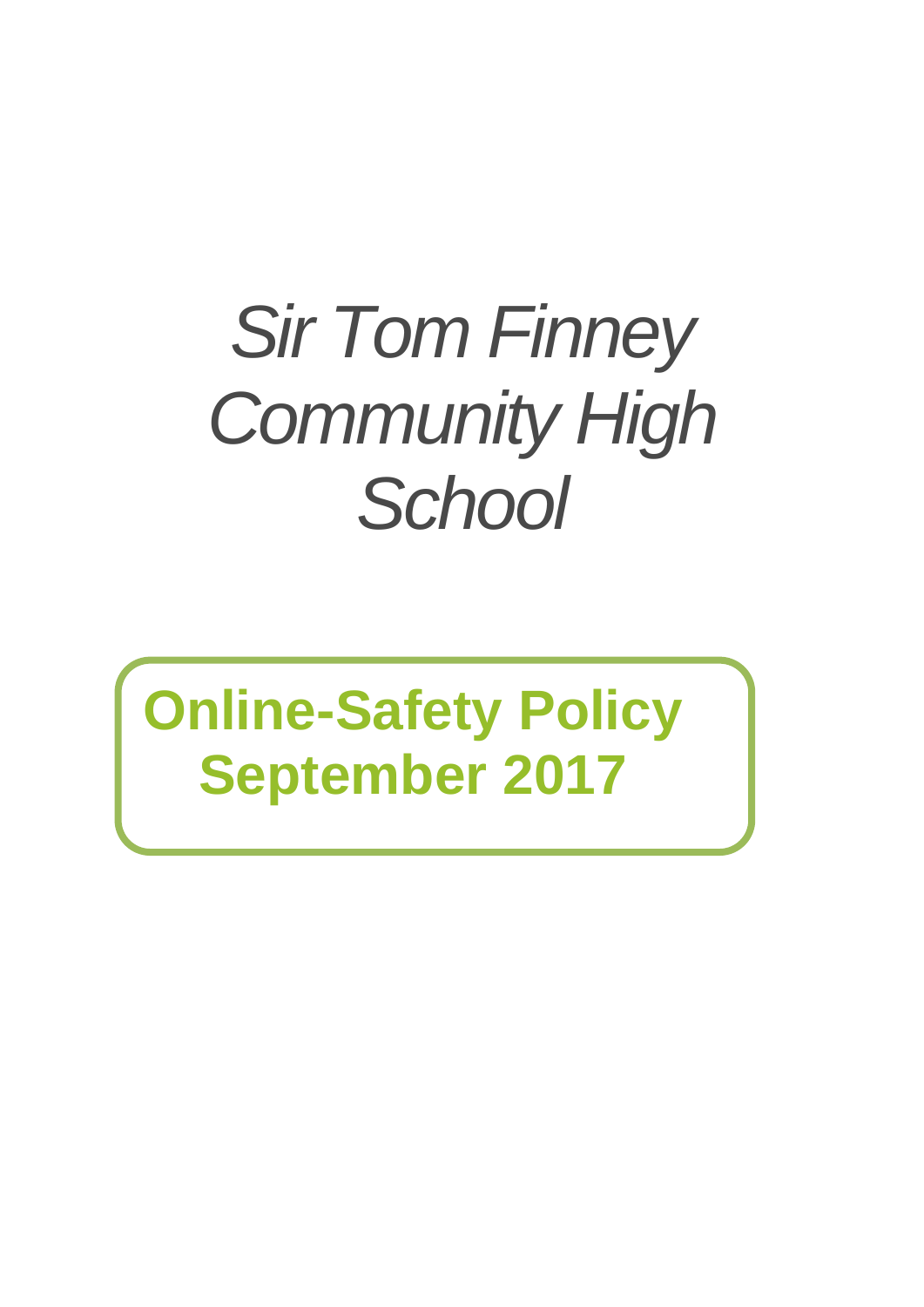## **Development / Monitoring / Review of this Policy**

This online-safety policy has been developed by a working group made up of: Headteacher (DSL2), Deputy Headteacher (DSL1), Computing curriculum co-ordinator, Network manager, representatives from teachers/teaching assistants, Governor representation, student representation

## **Schedule for Development / Monitoring / Review**

| The policy ratified by Governors Curriculum Committee:                                                                                                                                                                                      | Autumn 2017 committee meetings                 |
|---------------------------------------------------------------------------------------------------------------------------------------------------------------------------------------------------------------------------------------------|------------------------------------------------|
| The implementation of this policy will be monitored by the:                                                                                                                                                                                 | Woking group / Coordinator / governing<br>body |
| Monitoring will take place at regular intervals:                                                                                                                                                                                            | Online safety group meetings, half<br>termly   |
| The Curriculum Committee will receive a report on the<br>implementation of the policy generated by the monitoring<br>group at regular intervals:                                                                                            | Annually                                       |
| The Policy will be reviewed annually, or more regularly in the<br>light of any significant new developments in the use of the<br>technologies, new threats or incidents that have taken place.<br>The next anticipated review date will be: | By Sept 2018                                   |
| Should serious incidents take place, the following external<br>persons / agencies should be informed:                                                                                                                                       | LA Safeguarding Officer, Police                |

The school will monitor the impact of the policy using:

- *•* reported incidents
- Monitoring of internet activity
- Internal monitoring data for network activity

Plus additional informal monitoring by network manager and all staff

## **Scope of the Policy**

This policy applies to all members of the *school* community (including staff, students / pupils, volunteers, parents / carers, visitors, community users) who have access to and are users of school ICT systems, both in and out of the *school.*

The Education and Inspections Act 2006 empowers Headteachers to such extent as is reasonable, to regulate the behaviour of students when they are also off the *school* site and empowers members of staff to impose disciplinary penalties for inappropriate behaviour. This is pertinent to incidents of cyber-bullying, or other incidents covered by this policy, which may take place outside of the school, but is linked to membership of the school. The 2011 Education Act increased these powers with regard to the searching for and of electronic devices and the deletion of data and to report this to appropriate external sources eg Police.

The school will deal with such incidents within this policy and associated behaviour and anti-bullying policies and will, where known, inform parents / carers of incidents of inappropriate behaviour that take place out of school.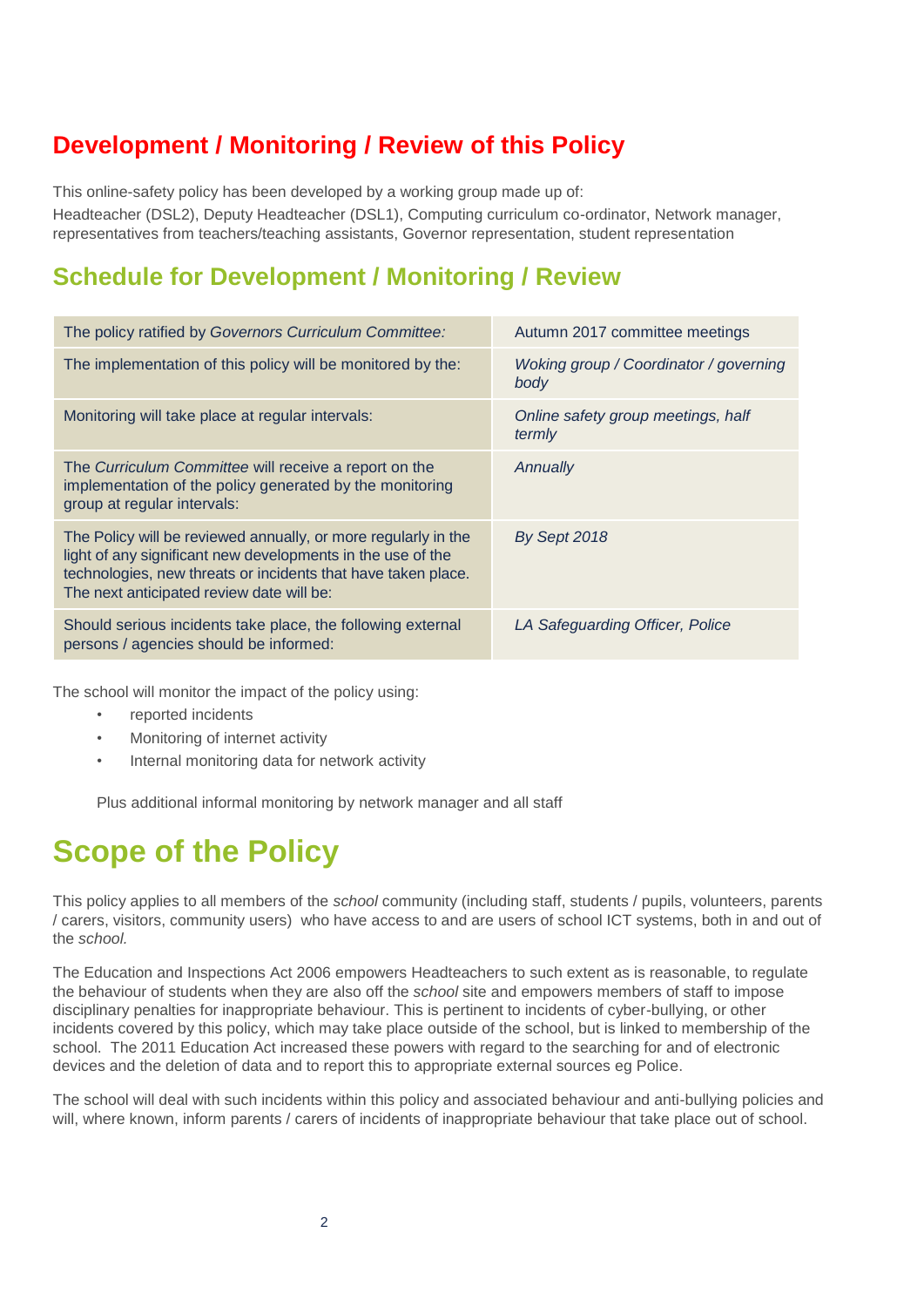## **Roles and Responsibilities**

The following section outlines the roles and responsibilities of individuals and groups within the school

#### **Governors:**

Governors are responsible for the approval of the Policy and for reviewing the effectiveness of the policy. This will be carried out by the Governors receiving regular information about any incidents and monitoring reports. A member of the Governing Body has taken on the role of Online Safety *Governor*. The role of the Governor will include:

- *• attending and participating in relevant monitoring group*
- *• reporting to Governors meeting*

#### **Headteacher and Senior Leaders:**

- The Headteacher has a duty of care for ensuring the safety (including online safety) of members of the school community, though the day to day responsibility for online safety will be delegated to the co-ordinator, senior staff and network manager; however it is clear that this is a whole school responsibility and as such all school staff maintain a responsibility to be diligent and vigilant and follow procedures and codes of conduct appropriately.
- The Headteacher and Senior Leadership Team / Senior Management Team should be aware of the procedures to be followed in the event of a serious allegation being made against a member of staff.
- *•* The Headteacher / Senior Leaders are responsible for ensuring that the Coordinator and other relevant staff receive suitable training to enable them to carry out their online safety roles and to train other colleagues, as relevant.
- *•* The Headteacher / Senior Leaders will ensure that there is a system in place to support those in school who carry out the online safety monitoring role. This is to provide a safety net and also support to those colleagues who take on important monitoring roles.
- *•* The Senior Leadership Team / Senior Management Team will receive regular monitoring reports.

#### **Head, Co-ordinator, Safeguarding/Child Protection DSL and Network Manager:**

#### HAVE A ROLE TO PLAY WITHIN :

- the online safety working group
- a day to day responsibility for onlinesafety issues and has a leading role in establishing and reviewing the school policies / documents
- ensuring all staff are aware of the procedures that need to be followed in the event of an online safety incident taking place.
- providing training and advice for staff
- liaison with the Local Authority / relevant body
- liaison with school staff
- receiving reports of online safety incidents and creates a log of incidents to inform future developments
- informing and reporting to governors
- informing and reporting to Senior Leadership Team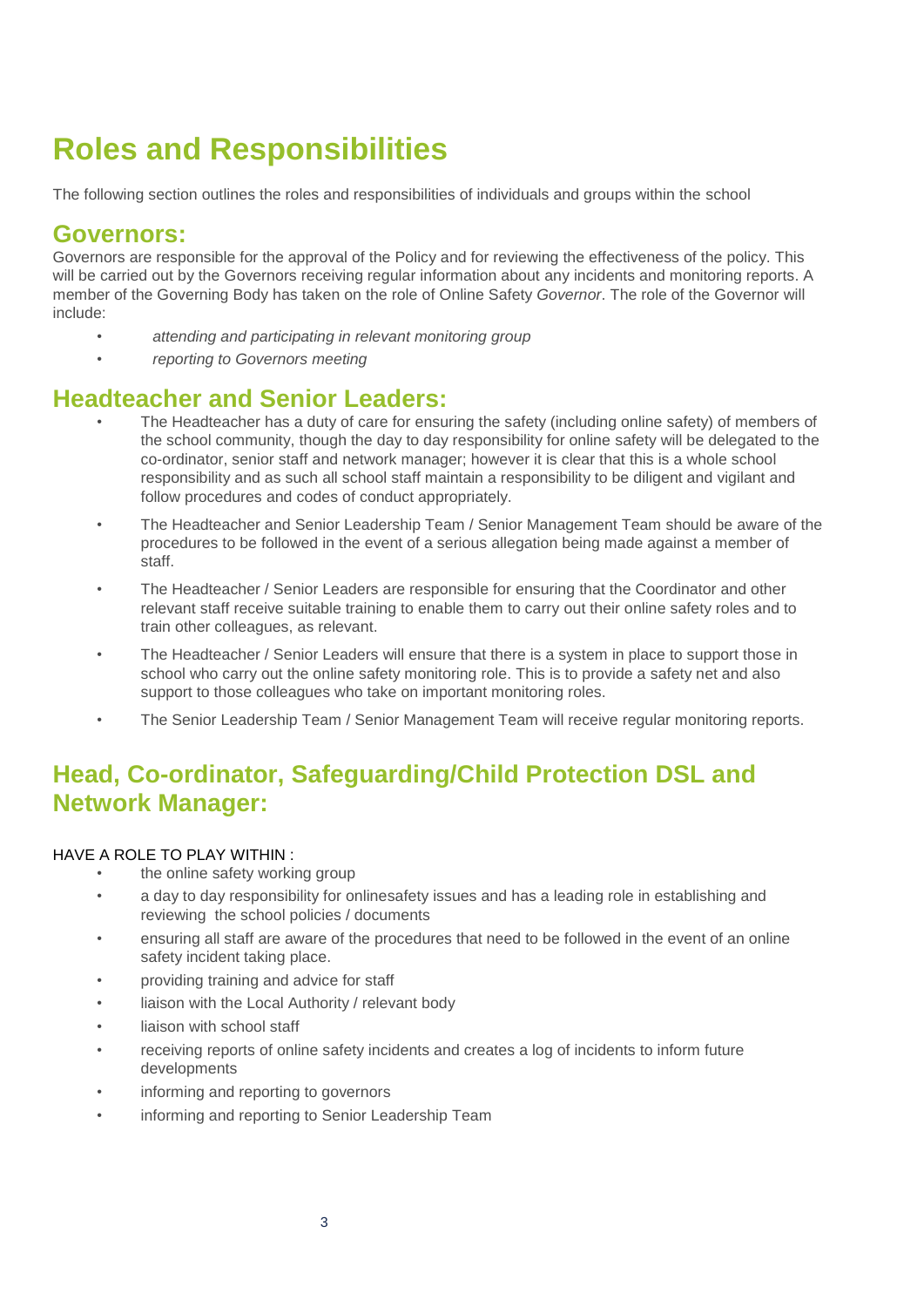#### **Network Management:**

have, as much as is possible, a responsibility for ensuring:

- that the school's infrastructure is secure and is not open to misuse or malicious attack
- that the school meets required technical requirements and any Policy / Guidance that may apply.
- that users may only access the networks and devices through a properly enforced password protection policy, in which passwords are regularly changed
- *•* the filtering policy is applied and updated on a regular basis
- that they keep up to date with online safety technical information in order to effectively carry out their role and to inform and update others as relevant
- that the use of the *network* is regularly monitored in order that any misuse / attempted misuse can be reported appropriately
- *•* that monitoring software / systems are implemented and updated as appropriate

#### **Teaching and Support Staff**

are responsible for ensuring that:

- **•** they have an up to date awareness of online safety matters and of the current school policy and practices
- they have read, understood and signed the Staff Acceptable Use Agreement
- they report any suspected misuse or problem to the Headteacher/DSP/Coordinator/network manager for investigation / action / sanction
- all digital communications with students / pupils / parents / carers should be on a professional level and only carried out using official school systems
- online safety issues are embedded in all aspects of the curriculum and other activities
- students understand and follow the online safety and acceptable use policies
- students have an understanding of research skills and the need to avoid plagiarism and uphold copyright regulations where appropriate in line with the cognitively ability of the student
- they monitor the use of digital technologies, mobile devices, cameras etc in lessons and other school activities (where allowed) and implement current policies with regard to these devices
- *•* in lessons where internet use is pre-planned students should be guided to sites checked as suitable for their use and that processes are in place for dealing with any unsuitable material that is found in internet searches

#### **Child Protection / Safeguarding Designated Person**

should be trained in online safety issues and be aware of the potential for serious child protection / safeguarding issues to arise from:

- sharing of personal data
- access to illegal / inappropriate materials
- inappropriate on-line contact with adults / strangers
- potential or actual incidents of grooming
- cyber-bullying

#### **(note: it is important to emphasise that these are child protection issues, not technical issues, simply that the technology provides additional means for child protection issues to develop.)**

#### **Online Safety Group**

provides a consultative group that has wide representation from the school community, with responsibility for issues regarding online safety and the monitoring the policy including the impact of initiatives. The group will also be responsible for regular reporting to the Governing Body*.*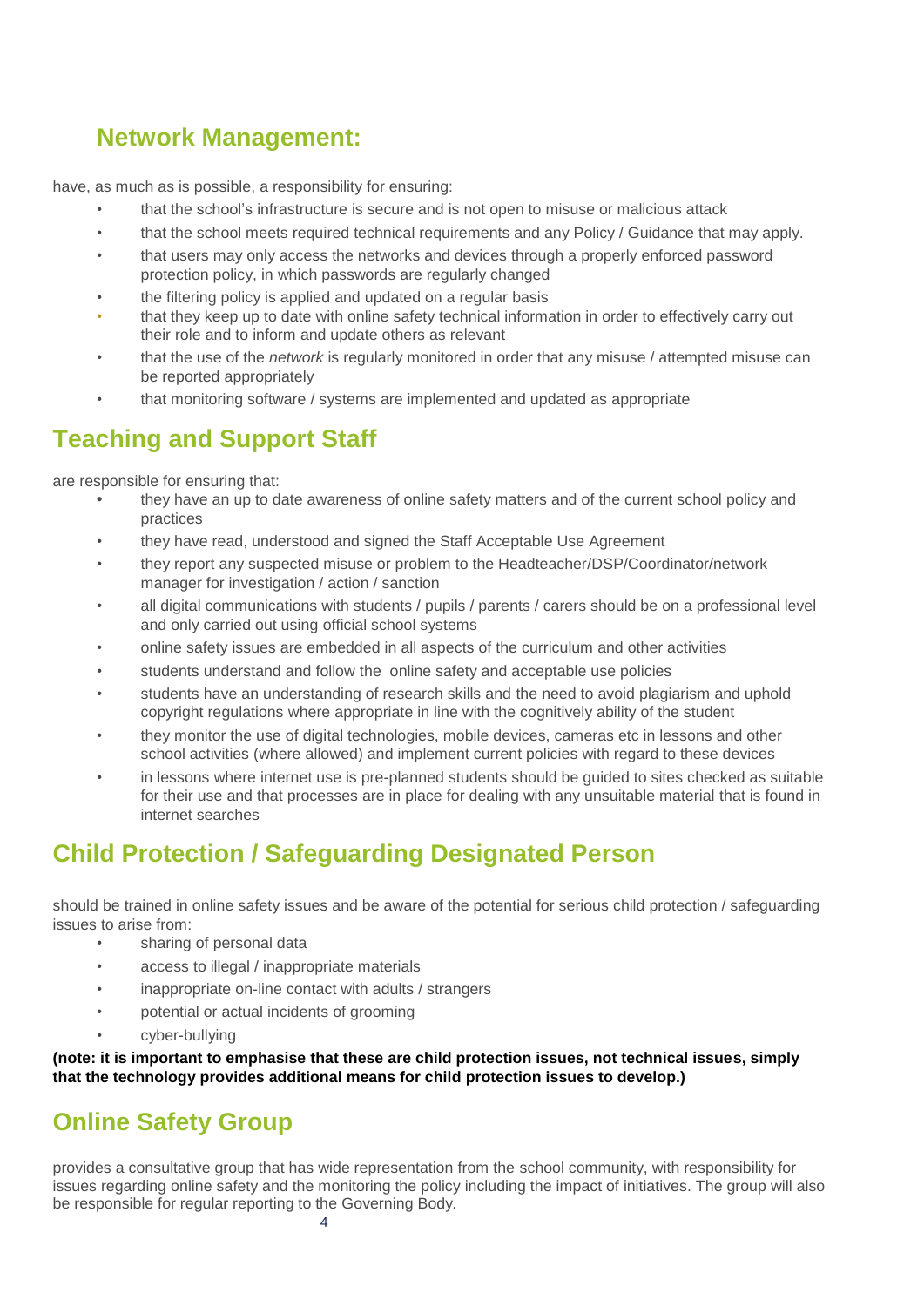Members of the Group will assist with:

- the production / review / monitoring of the school online safety policy / documents.
- *•* mapping and reviewing the online safety curricular provision ensuring relevance, breadth and progression
- *•* monitoring network / internet / incidents as relevant
- *•* consulting stakeholders about the online safety provision
- *•* monitoring improvement actions identified through use of the 360 degree safe self review tool

#### **Students / pupils:**

- **•** are responsible for using the school digital technology systems in accordance with the Student Acceptable Use Policy
- where able have a good understanding of research skills and the need to avoid plagiarism and uphold copyright regulations
- need to understand the importance of reporting abuse, misuse or access to inappropriate materials and know how to do so
- will be expected to know and understand the safe use of mobile devices and digital cameras. They should also know and understand the rules about the taking / use of images and on cyber-bullying.
- should understand the importance of adopting good online safety practice when using digital technologies out of school and realise that the school's Policy covers their actions out of school, if related to their membership of the school

#### **Parents / Carers**

Parents / Carers play a crucial role in ensuring that their children understand the need to use the internet / mobile devices in an appropriate way. The school will take every opportunity to help parents understand these issues. Parents and carers will be encouraged to support the school in promoting good online safety practice and to follow guidelines on the appropriate use of:

- **•** digital and video images taken at school events
- their children's personal devices in the school (where this is allowed)

#### **Community Users**

Community Users who access school systems will be expected to have read and understood a Community User AUA before being provided with access to school systems.

## **Policy Statements**

#### **Education – students / pupils**

Whilst regulation and technical solutions are very important, their use must be balanced by educating students to take a responsible approach. The education of students in online safety is therefore an essential part of the school's online safety provision. Children and young people need the help and support of the school to recognise and avoid online safety risks and build their resilience.

**Online safety should be a focus in all areas of the curriculum and staff should reinforce online safety messages across the curriculum. The online safety curriculum should be broad, relevant and provide progression, with opportunities for creative activities and will be provided in the following ways:**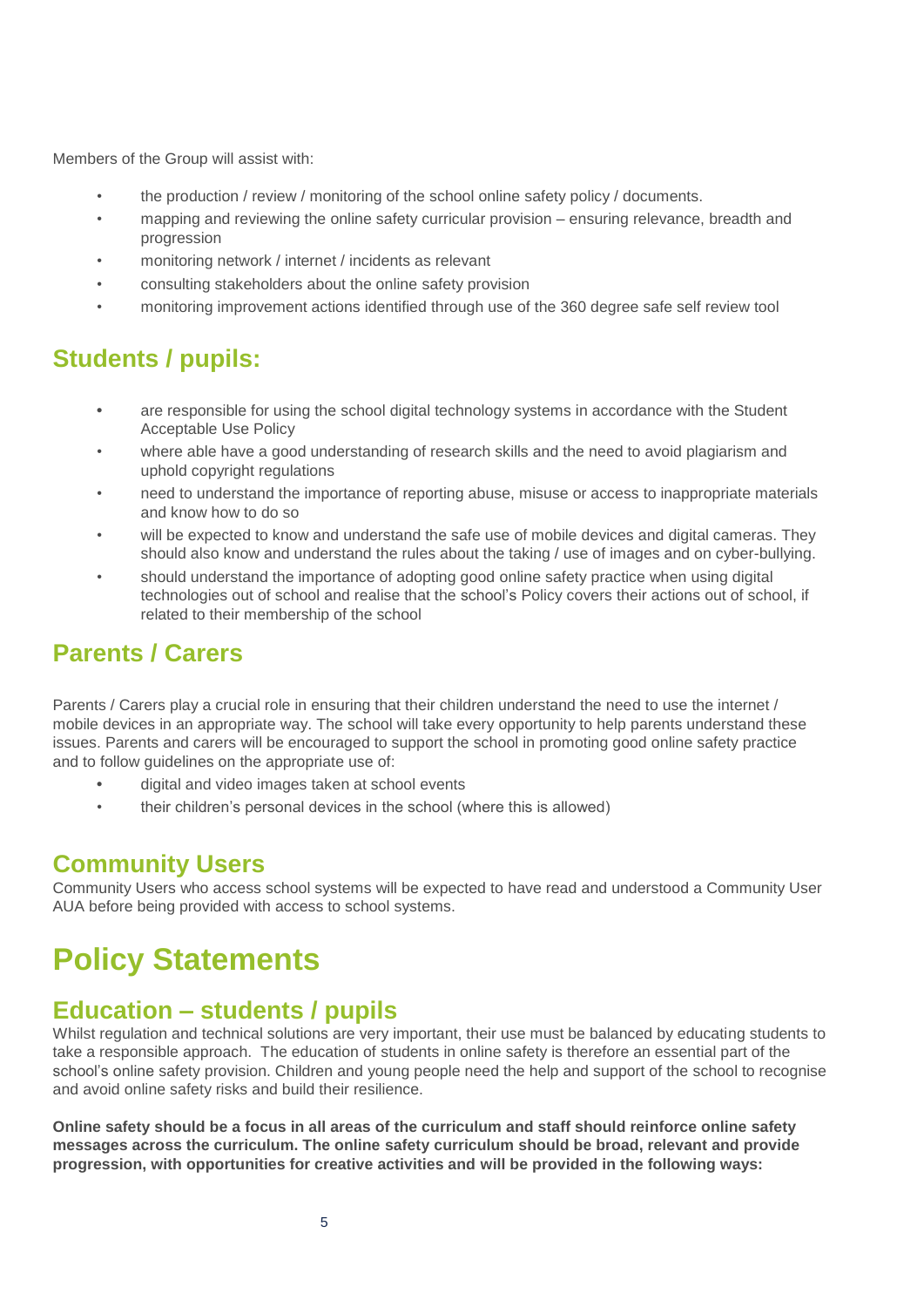- **• A planned online safety curriculum should be provided as part of Computing / PHSE / other lessons**
- **• Key messages should be reinforced as part of assemblies and tutorial / pastoral activities**
- **• Students should be taught in all lessons to be critically aware of the materials / content they access on-line and be guided to validate the accuracy of information.**
- **• Students should be taught to acknowledge the source of information used and to respect copyright when using material accessed on the internet**
- *•* **Students should be helped to understand the need for the student Acceptable Use Agreement and encouraged to adopt safe and responsible use both within and outside school**
- *•* **Staff should act as good role models in their use of digital technologies, the internet and mobile devices**
- *•* **in lessons where internet use is pre-planned, it is best practice that students should be guided to sites checked as suitable for their use and that processes are in place for dealing with any unsuitable material that is found in internet searches.**
- **Where students are allowed to freely search the internet, staff should be vigilant in monitoring the content of the websites the young people visit.**
- **• It is accepted that from time to time, for good educational reasons, students may need to research topics (eg racism, drugs, discrimination) that would normally result in internet searches being blocked. In such a situation, staff can request that those sites are temporarily removed from the filtered list for the period of study. Any request to do so, should be auditable, with clear reasons for the need.**

#### **Education – parents / carers**

Many parents and carers have only a limited understanding of e-safety risks and issues, yet they play an essential role in the education of their children and in the monitoring / regulation of the children's on-line behaviours. Parents may underestimate how often children and young people come across potentially harmful and inappropriate material on the internet and may be unsure about how to respond.

The school will therefore seek to provide information and awareness to parents and carers through:

- *• Curriculum activities*
- *• Letters, newsletters, web site*
- *• Parents / Carers evenings / sessions*
- *• High profile events / campaigns eg Safer Internet Day*
- *• Reference to the relevant web sites / publications eg [www.swgfl.org.uk](http://www.swgfl.org.uk/)* [www.saferinternet.org.uk/](http://www.saferinternet.org.uk/)

#### **Education – The Wider Community**

*The school will provide opportunities for local community groups / members of the community to gain from the school's online safety knowledge and experience. This may be offered through the following:*

- *Providing courses in use of new digital technologies, digital literacy and online safety as part of adult learning and lettings*
- *Online safety messages targeted towards other relatives as well as parents.*
- *The school website could be used to provide online safety information for the wider community*

#### **Education & Training – Staff / Volunteers**

All staff receive online safety guidance and understand their responsibilities, as outlined in this policy. Possible training requirements may be offered as follows: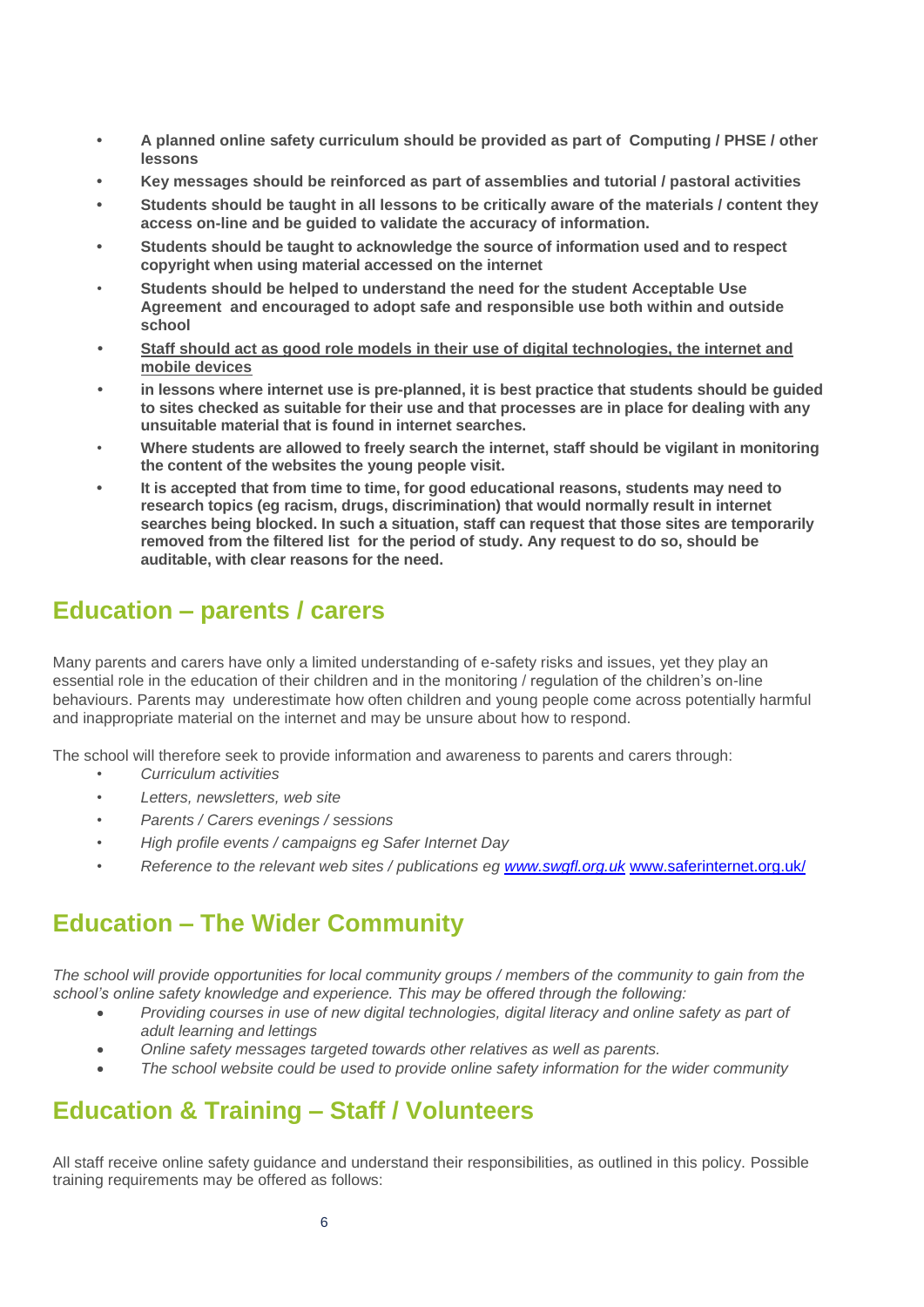- Online safety information via safeguarding training will be made available to staff. This will be regularly updated and reinforced.
- All new staff should receive the above as part of their induction programme, ensuring that they fully understand the school policy and Acceptable Use Agreements.
- *•* The Coordinator / DSP will receive regular updates through attendance at external events and by reviewing guidance documents released by relevant organisations.
- This online safety policy and its updates will be presented to staff once ratified by Governors
- The Coordinator / DSP will provide advice / guidance to individuals as required.

#### **Training – Governors / Directors**

Governors should take part in awareness sessions by

- Attendance at training provided by the school/ Local Authority / National Governors Association / or other relevant organisation
- Participation in school information sessions

### **Technical – infrastructure / equipment, filtering and monitoring**

The school will be responsible for ensuring that the school infrastructure / network is as safe and secure as is reasonably possible and that procedures approved within this policy are implemented. It will also need to ensure that the relevant people will be effective in carrying out their responsibilities.

- School technical systems will be managed in ways that ensure that the school meets recommended technical requirements
- There will be regular reviews and audits of the safety and security of school technical systems
- Servers, wireless systems and cabling must be securely located and physical access restricted
- All users will have clearly defined access rights to school technical systems and devices.
- All users will be provided with a username and secure password; an up to date record of users and their usernames will be kept by the Network Manager. Users are responsible for the security of their username and password and are encouraged to change their password at regular intervals
- The "administrator" passwords for the school ICT system, must also be available to the Headteacher or other nominated senior leader and kept in a secure place
- *•* Network manager is responsible for ensuring that software licence logs are accurate and up to date and that regular checks are made to reconcile the number of licences purchased against the number of software installations
- *•* Internet access is filtered for all users. Content lists are regularly updated and internet use is logged and regularly monitored. There is a clear process in place to deal with requests for filtering changes.
- The school has provided differentiated user-level filtering
- *•* The Network manager regularly monitors and record the activity of users on the school technical systems and users are made aware of this in the Acceptable Use Agreement.
- *•* An appropriate system is in place for users to report any actual / potential technical incident / security breach to the relevant person.
- Appropriate security measures are in place to protect the servers, firewalls, routers, wireless systems, work stations, mobile devices etc from accidental or malicious attempts which might threaten the security of the school systems and data. These are tested regularly. The school infrastructure and individual workstations are protected by up to date virus software.
- An agreement is in place for the provision of temporary access of "guests" (eg trainee teachers, supply teachers, visitors) onto the school systems.
- *•* Agreement is in place that forbids staff from downloading executable files and installing programmes on school devices without prior knowledge of responsible persons.
- *•* Agreement is in place regarding the use of removable media (eg memory sticks / CDs / DVDs) by users on school devices.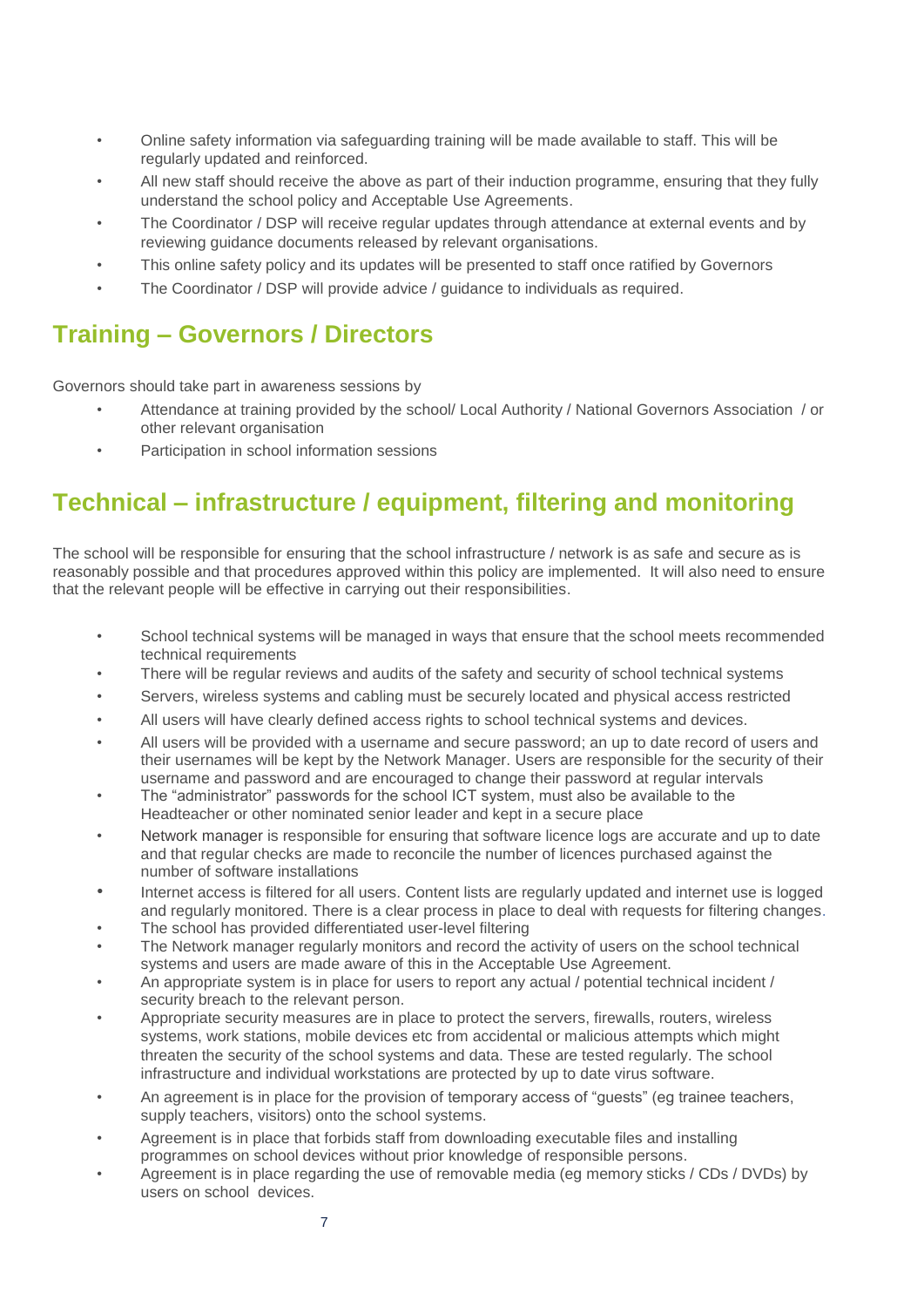## **Bringing Your Own Device (BYOD)**

#### **Use of digital and video images**

The development of digital imaging technologies has created significant benefits to learning, allowing staff and instant use of images that they have recorded themselves or downloaded from the internet. However, staff, parents / carers and students need to be aware of the risks associated with publishing digital images on the internet. Such images may provide avenues for cyberbullying to take place. Digital images may remain available on the internet forever and may cause harm or embarrassment to individuals in the short or longer term. It is common for employers to carry out internet searches for information about potential and existing employees. The school will inform and educate users about these risks and will implement policies to reduce the likelihood of the potential for harm:

- **• When using digital images, staff should inform and educate students about the risks associated with the taking, use, sharing, publication and distribution of images. In particular they should recognise the risks attached to publishing their own images on the internet eg on social networking sites.**
- In accordance with guidance from the Information Commissioner's Office, parents / carers are welcome to take videos and digital images of their children at school events for their own personal use (as such use is not covered by the Data Protection Act). To respect everyone's privacy and in some cases protection, these images should not be published / made publicly available on social networking sites, nor should parents / carers comment on any activities involving other students in the digital / video images.
- Staff and volunteers are allowed to take digital / video images to support educational aims, but must follow school policies concerning the sharing, distribution and publication of those images. *Those images should only be taken on school equipment, the personal equipment of staff should not be used for such purposes.*
- Care should be taken when taking digital / video images that students are appropriately dressed and are not participating in activities that might bring the individuals or the school into disrepute.
- Students must not take, use, share, publish or distribute images of others without their permission
- Photographs published on the website, on school's facebook or elsewhere that include students will be selected carefully and will comply with good practice guidance on the use of such images.
- Students' full names will not be used anywhere digitally, particularly in association with photographs.
- Written permission from parents or carers will be obtained before photographs of students are published
- Student's work can only be published with the permission of the student

#### **Data Protection**

Personal data will be recorded, processed, transferred and made available according to the Data Protection Act 1998 which states that personal data must be:

- Fairly and lawfully processed
- Processed for limited purposes
- Adequate, relevant and not excessive
- **Accurate**
- Kept no longer than is necessary
- Processed in accordance with the data subject's rights
- Secure
- Only transferred to others with adequate protection.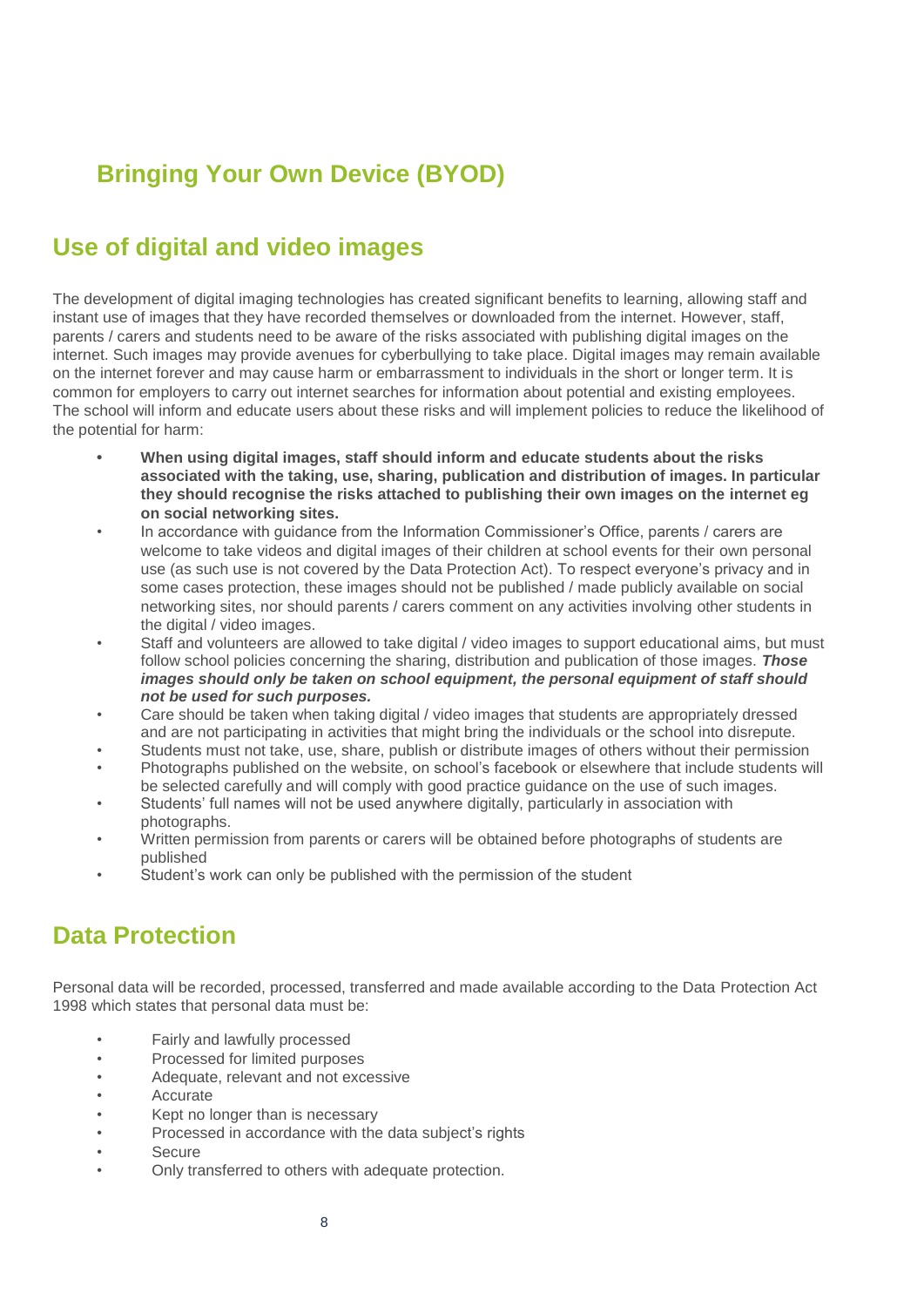#### Following a number of "high profile" losses of personal data by public organisations, schools are likely to be subject to greater scrutiny in their care and use of personal data.

The school must ensure that:

- It will hold the minimum personal data necessary to enable it to perform its function and it will not hold it for longer than necessary for the purposes it was collected for.
- Every effort will be made to ensure that data held is accurate, up to date and that inaccuracies are corrected without unnecessary delay.
- All personal data will be fairly obtained in accordance with the "Privacy Notice" and lawfully processed in accordance with the "Conditions for Processing".
- It has a Data Protection Policy
- It is registered as a Data Controller for the purposes of the Data Protection Act (DPA)
- Responsible persons are identified
- Risk assessments are carried out
- It has clear and understood arrangements for the security, storage and transfer of personal data
- Data subjects have rights of access and there are clear procedures for this to be obtained
- There are clear and understood policies and routines for the deletion and disposal of data
- There is a policy for reporting, logging, managing and recovering from information risk incidents
- There are clear Data Protection clauses in all contracts where personal data may be passed to third parties
- There are clear policies about the use of cloud storage / cloud computing which ensure that such data storage meets the requirements laid down by the Information Commissioner's Office.

#### **Staff must ensure that they:**

- **• At all times take care to ensure the safe keeping of personal data, minimising the risk of its loss or misuse.**
- **• Use personal data only on secure password protected computers and other devices, ensuring that they are properly "logged-off" at the end of any session in which they are using personal data.**
- **• Transfer data using encryption and secure password protected devices.**

When personal data is stored on any portable computer system, memory stick or any other removable media:

- **•** the data must be encrypted and password protected
- **•** the device must be password protected
- **•** the device must offer approved virus and malware checking software
- **•** the data must be securely deleted from the device, in line with school policy once it has been transferred or its use is complete

#### **Communications**

When using communication technologies the school considers the following as good practice:

- **•** The official school email service may be regarded as safe and secure and is monitored. Users should be aware that email communications are monitored. Staff and students should therefore use only the school email service to communicate with others when in school, or on school systems (eg by remote access).
- Users must immediately report, to the nominated person, the receipt of any communication that makes them feel uncomfortable, is offensive, discriminatory, threatening or bullying in nature and must not respond to any such communication.
- Any digital communication between staff and students or parents / carers (email, chat, VLE etc) must be professional in tone and content. These communications may only take place on official (monitored) school systems. Personal email addresses, text messaging or social media must not be used for these communications.
- *•* Students will be provided with individual school email addresses for educational use.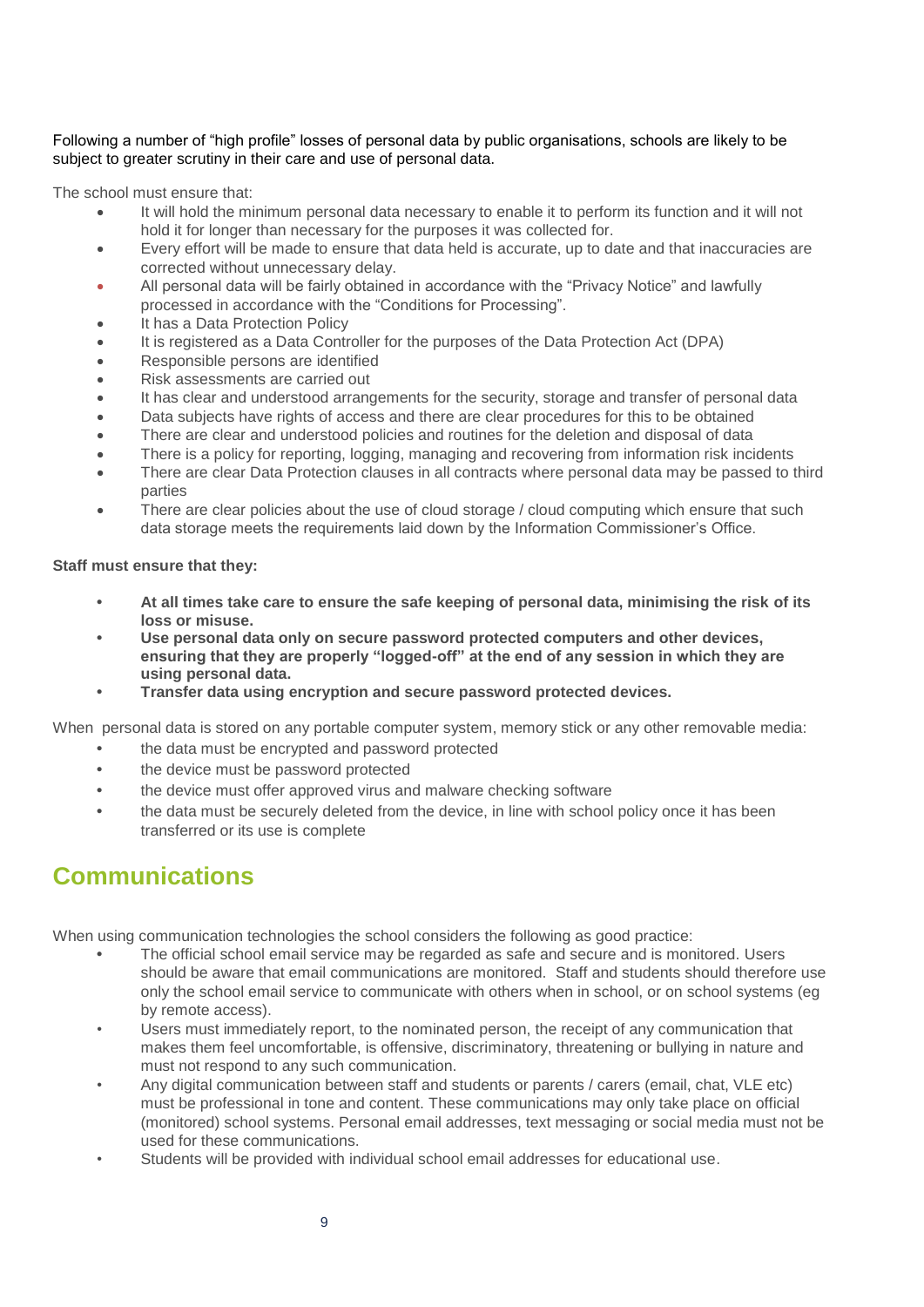- *•* Students will be taught about online safety issues, such as the risks attached to the sharing of personal details. They should also be taught strategies to deal with inappropriate communications and be reminded of the need to communicate appropriately when using digital technologies.
- Personal information should not be posted on the school website and only official email addresses should be used to identify members of staff.

#### **Social Media - Protecting Professional Identity**

All schools, academies and local authorities have a duty of care to provide a safe learning environment for pupils and staff. Schools and local authorities could be held responsible, indirectly for acts of their employees in the course of their employment. Staff members who harass, cyberbully, discriminate on the grounds of sex, race or disability or who defame a third party may render the *school* or local authority liable to the injured party. Reasonable steps to prevent predictable harm must be in place.

The school provides the following measures to ensure reasonable steps are in place to minimise risk of harm to pupils, staff and the school through limiting access to personal information:

- acceptable user agreements; information and guidance on social media risks; checking of settings; data protection; reporting issues.
- Clear reporting guidance, including responsibilities, procedures and sanctions
- Risk assessment

**School staff should ensure that:**

- **No reference should be made in social media to students, parents / carers or school staff**
- **They do not engage in online discussion on personal matters relating to members of the school community**
- **Personal opinions should not be attributed to the school or local authority**
- **Security settings on personal social media profiles are regularly checked to minimise risk of loss of personal information.**

#### **Unsuitable / inappropriate activities**

Some internet activity eg accessing child abuse images or distributing racist material is illegal and would obviously be banned from school and all other technical systems. Other activities eg cyber-bullying would be banned and could lead to criminal prosecution. There are however a range of activities which may, generally, be legal but would be inappropriate in a school context, either because of the age of the users or the nature of those activities.

The school believes that the activities referred to in the table would be inappropriate in a school context and that users should not engage in these activities in school or outside school when using school equipment or systems.

| <b>User Actions</b>                                                                                                                                     |                                                                                                                                                                                  | Acceptable | ಸ<br>certain times<br>Acceptable | for nominated<br>Acceptable<br>users | <b>Jnacceptable</b> | Unacceptable<br>illegal<br>and |
|---------------------------------------------------------------------------------------------------------------------------------------------------------|----------------------------------------------------------------------------------------------------------------------------------------------------------------------------------|------------|----------------------------------|--------------------------------------|---------------------|--------------------------------|
| Users shall<br>not visit<br>1978<br>Internet sites,<br>make, post,<br>download.<br>upload, data<br>transfer,<br>communicate<br>or pass on,<br>material, | Child sexual abuse images - The making, production or distribution of<br>indecent images of children. Contrary to The Protection of Children Act                                 |            |                                  |                                      |                     |                                |
|                                                                                                                                                         | Grooming, incitement, arrangement or facilitation of sexual acts against<br>children Contrary to the Sexual Offences Act 2003.                                                   |            |                                  |                                      |                     |                                |
|                                                                                                                                                         | Possession of an extreme pornographic image (grossly offensive,<br>disqusting or otherwise of an obscene character) Contrary to the Criminal<br>Justice and Immigration Act 2008 |            |                                  |                                      |                     |                                |
|                                                                                                                                                         | criminally racist material in UK - to stir up religious hatred (or hatred on<br>the grounds of sexual orientation) - contrary to the Public Order Act 1986                       |            |                                  |                                      |                     |                                |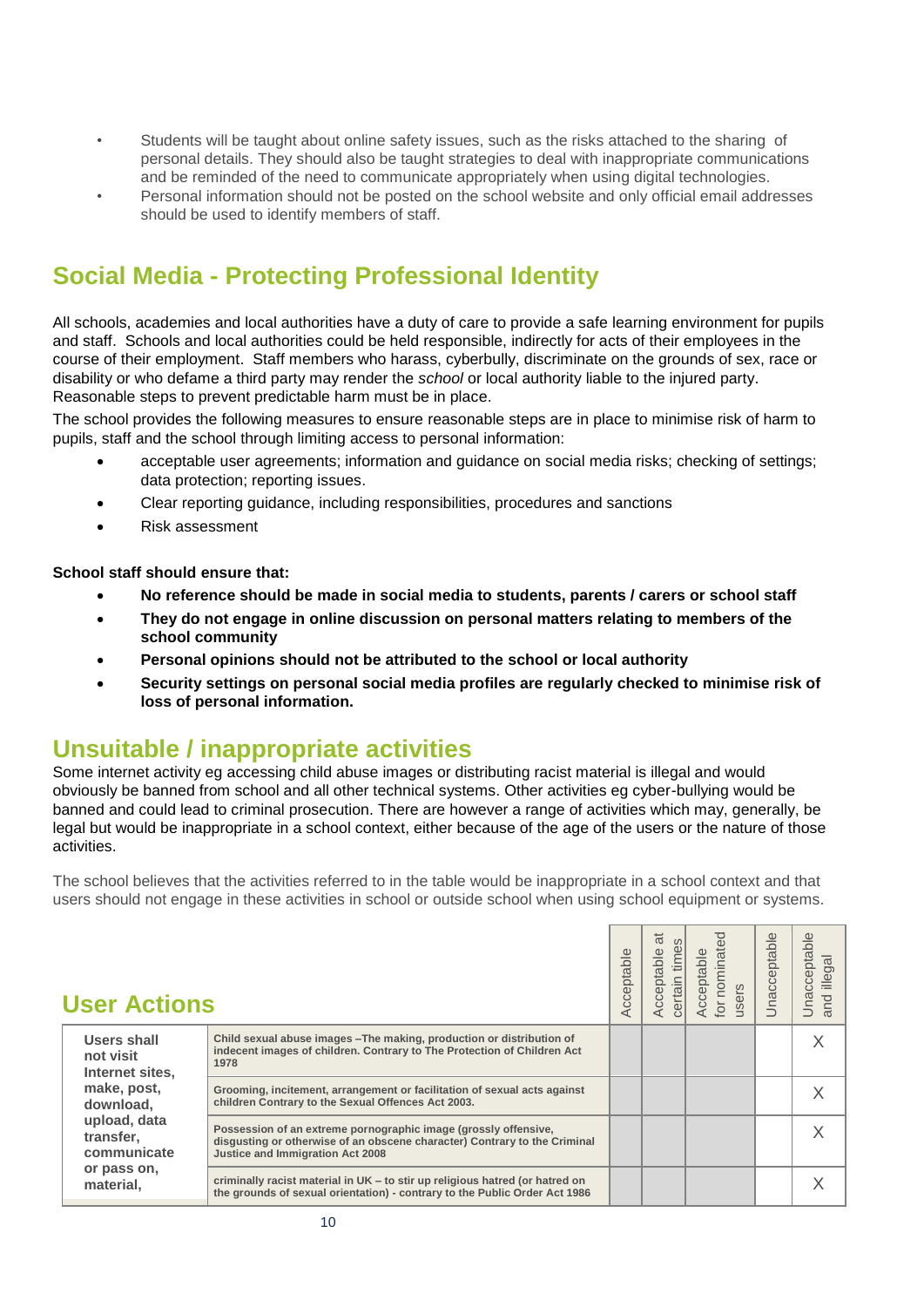| remarks,<br>proposals or                                                                                                                                            | pornography                                                                                                                                            |   | X |  |
|---------------------------------------------------------------------------------------------------------------------------------------------------------------------|--------------------------------------------------------------------------------------------------------------------------------------------------------|---|---|--|
| comments that<br>contain or                                                                                                                                         | promotion of any kind of discrimination                                                                                                                |   | X |  |
| relate to:                                                                                                                                                          | threatening behaviour, including promotion of physical violence or mental<br>harm                                                                      |   | X |  |
|                                                                                                                                                                     | any other information which may be offensive to colleagues or breaches<br>the integrity of the ethos of the school or brings the school into disrepute |   | X |  |
| Using school systems to run a private business                                                                                                                      |                                                                                                                                                        |   | X |  |
| Using systems, applications, websites or other mechanisms that bypass the filtering or other<br>safeguards employed by the school / academy                         |                                                                                                                                                        |   | X |  |
| Infringing copyright                                                                                                                                                |                                                                                                                                                        |   | X |  |
| Revealing or publicising confidential or proprietary information (eg financial / personal information,<br>databases, computer / network access codes and passwords) |                                                                                                                                                        |   | X |  |
| Creating or propagating computer viruses or other harmful files                                                                                                     |                                                                                                                                                        |   | Χ |  |
| Unfair usage (downloading / uploading large files that hinders others in their use of the internet)                                                                 |                                                                                                                                                        | X |   |  |

#### **Responding to incidents of misuse**

This guidance is intended for use when staff need to manage incidents that involve the use of online services. It encourages a safe and secure approach to the management of the incident. Incidents might involve illegal or inappropriate activities (see "User Actions" above).

#### **Illegal Incidents**

**If there is any suspicion that the web site(s) concerned may contain child abuse images, or if there is any other suspected illegal activity, refer to the right hand side of the Flowchart (below) for responding to online safety incidents and report immediately to the police.**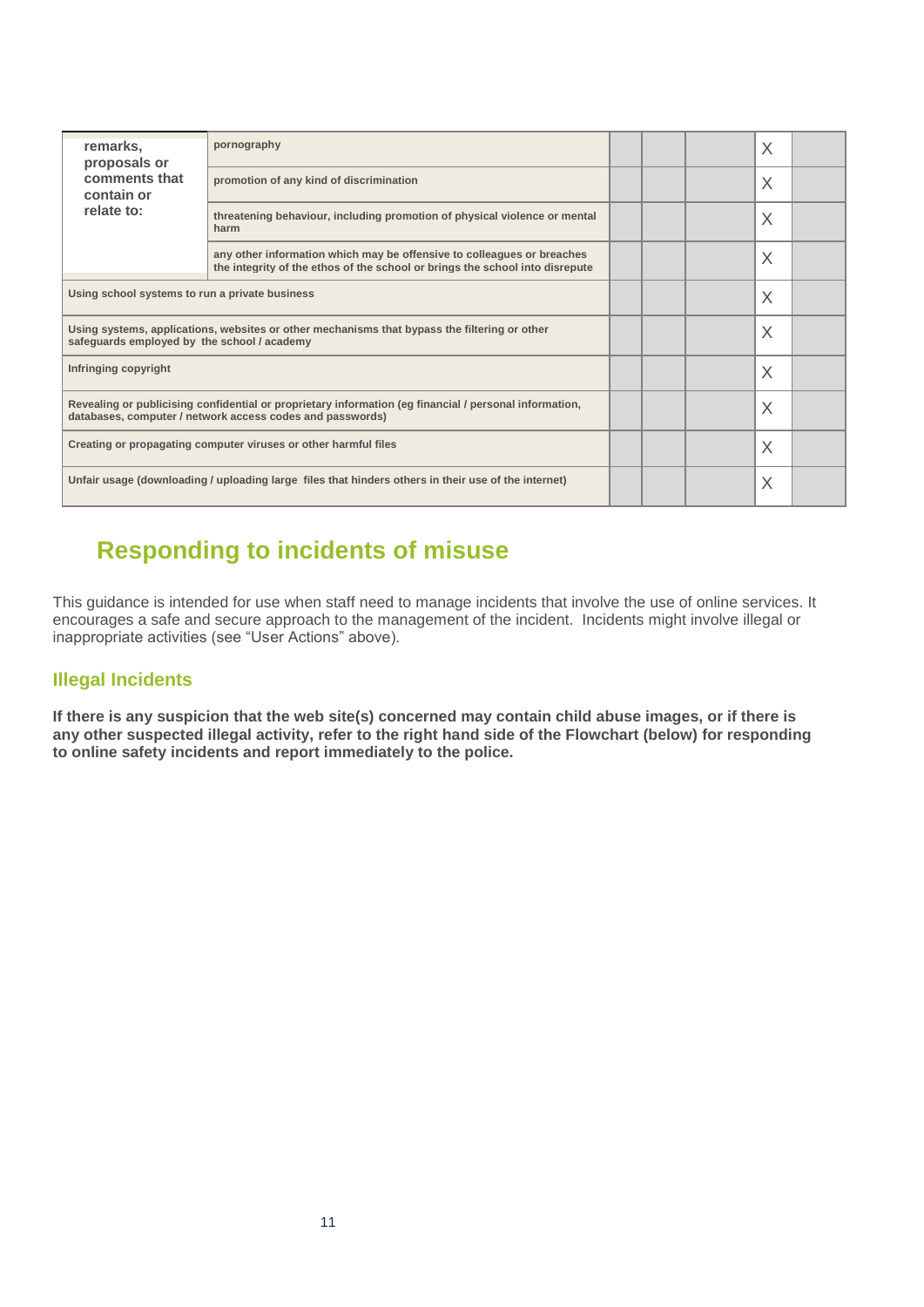

#### **Other Incidents**

It is hoped that all members of the school community will be responsible users of digital technologies, who understand and follow school policy. However, there may be times when infringements of the policy could take place, through careless or irresponsible or, very rarely, through deliberate misuse.

In the event of suspicion, all steps in this procedure should be followed:

- Have more than one senior member of staff involved in this process. This is vital to protect individuals if accusations are subsequently reported.
- Conduct the procedure using a designated computer that will not be used by young people and if necessary can be taken off site by the police should the need arise. Use the same computer for the duration of the procedure.
- It is important to ensure that the relevant staff should have appropriate internet access to conduct the procedure, but also that the sites and content visited are closely monitored and recorded (to provide further protection).
- Record the url of any site containing the alleged misuse and describe the nature of the content causing concern. It may also be necessary to record and store screenshots of the content on the machine being used for investigation. These may be printed, signed and attached (except in the case of images of child sexual abuse – see below)